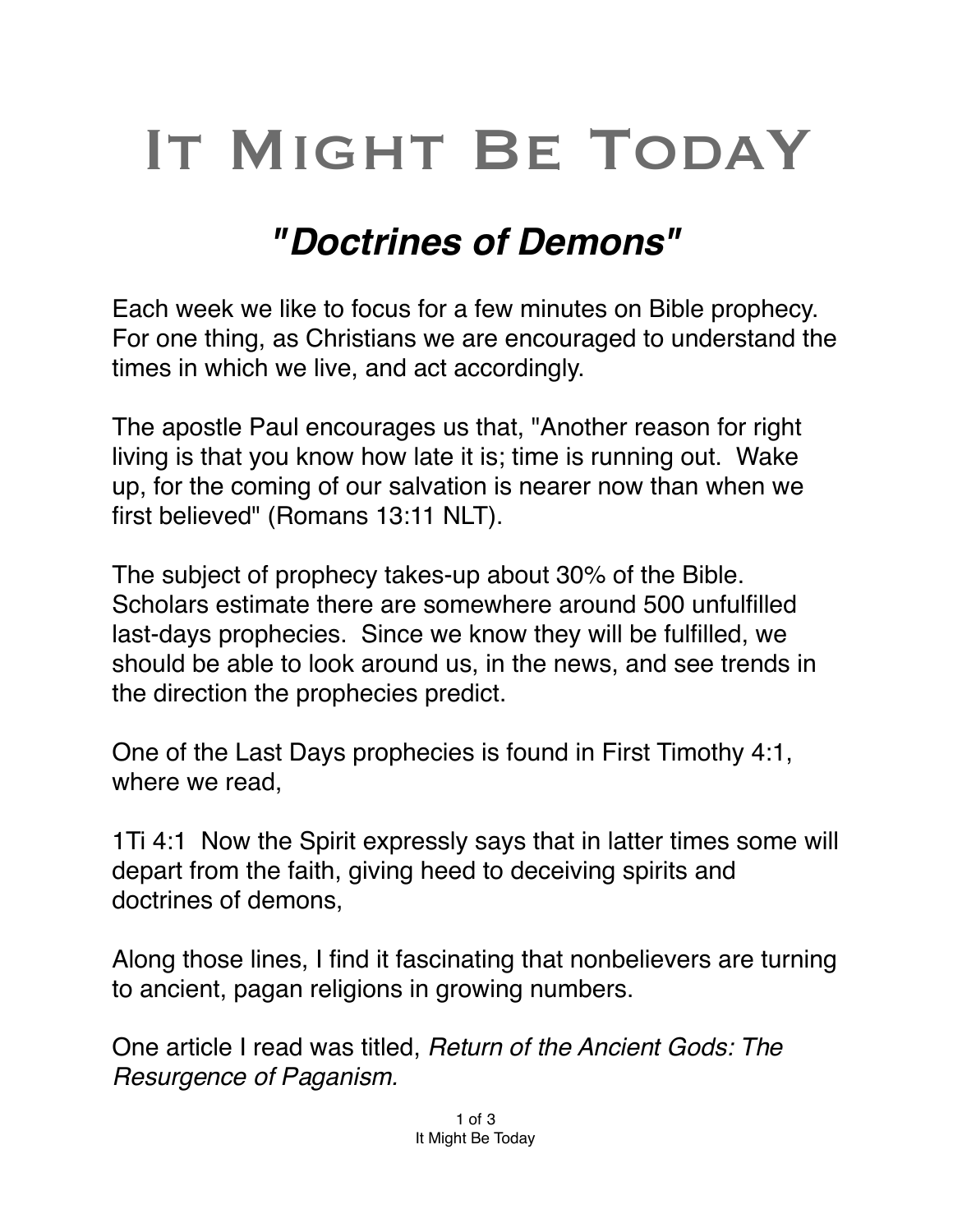## Excerpts:

Old traditions pre-dating the appearance of the Jewish carpenter turned Messiah are beginning to re-emerge. Since the 19th century, there has been an increasing interest in ancient pre-Christian European religions such as ancient Greek, Germanic, Celtic, and Slavic paganism. This stems from an increasing interest in spirituality in Europe, specifically a spirituality in touch with European heritage and ethnic roots in a similar manner to indigenous religions of Native Americans and Aboriginal Australians.

In Iceland, the Norse gods are making a particularly strong comeback and Nordic paganism is now Iceland's fastest growing religion. In fact, they will soon complete the [first temple to Thor](https://nordic.businessinsider.com/icelands-fastest-growing-religion-will-soon-complete-the-first-temple-to-thor-and-odin-in-a-1000-years--/)  [and Odin to exist in Iceland](https://nordic.businessinsider.com/icelands-fastest-growing-religion-will-soon-complete-the-first-temple-to-thor-and-odin-in-a-1000-years--/) in over 1000 years.

Denmark too completed a pagan temple dedicated to Odin for the first time in a millennium in 2016.

In Greece, a couple of organizations have emerged promoting a revival of the ancient Greek religion under the name "Hellenism." The Hellenists also call themselves Dodekatheists or believers in twelve gods, namely the Olympian deities. Religious practices in Hellenism include public worship at temples or in outdoor open spaces of the major Greek gods, Zeus, Apollo, Artemis, Hera, Athena, Ares, Aphrodite, Demeter, Hephaestus, Hermes, Hestia, Dionysus, Hades and Poseidon among others.

https://www.ancient-origins.net/ancient-places-europe/return-ancient-gods-resurgence-paganism-008033

Another article stated, "During the last few decades, the American Pagan community has multiplied dramatically. Pagan journalist